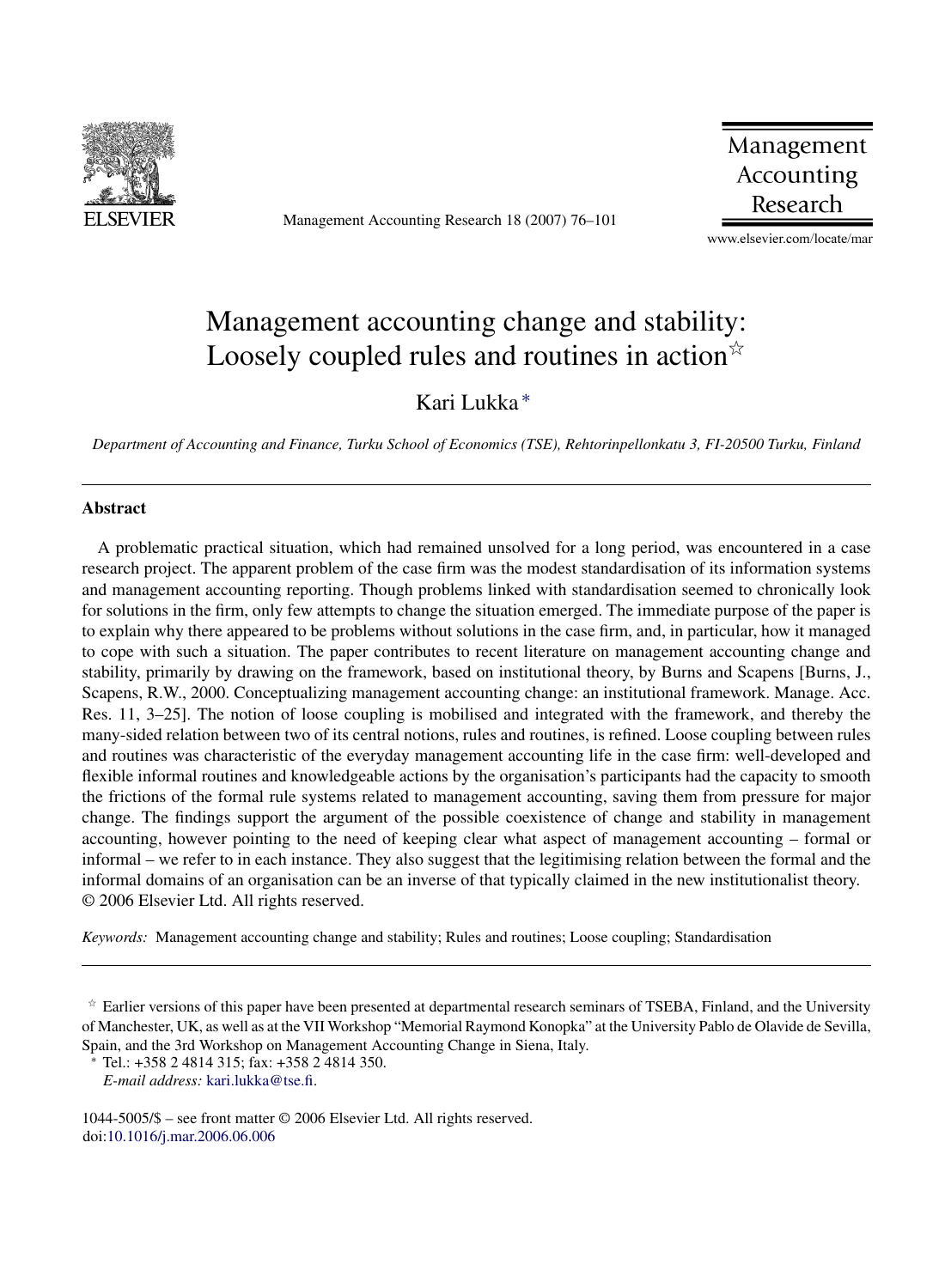#### *K. Lukka / Management Accounting Research 18 (2007) 76–101* 77

## **Prologue**

Southlake, a fairly profitable firm in the heavy processing equipment business has grown rapidly and has spread its operations all over the world.<sup>1</sup> It has grown particularly through large international acquisitions. Management accounting is generally regarded as an important control system of the firm. The information system architecture is based on local solutions, differing from one country and unit to another. Day-to-day communication between units, both vertical and horizontal, as well as regular reporting is primarily based on e-mail, Lotus Notes information system, and the circulation of reports created by Lotus spreadsheet software. But the dispersed information system environment has drawbacks. Information on items in stock in different parts of the world, for instance, is difficult to access, unreliable, and slow to achieve. The firm admits it continuously operates with too massive an inventory. Running the management accounting is tiresome due to several manual operations, needed since differing softwares are in use in the various units. The controller's manual of the firm is partly out-of-date and there is no uniform chart of accounts. There is room for several differing interpretations within the firm regarding what certain accounting notions mean and how they should be reported. In this context, it is regarded as a tough exercise to develop a new management accounting reporting procedure on product margin over all units contributing to it. However, paradoxically, the general feeling within the firm is that its management accounting works sufficiently well.

## **1. Introduction**

The starting point of this study was a confusing situation, encountered in a case study project, outlined in a stylised manner in the Prologue above. It was a situation where management accounting change (especially related to standardisation, one form of setting organisational rules) could have been expected, but where it was not much encountered. The immediate purpose of this paper is to make sense of what was going on in the case firm. Hence, *why* does it appear that there were problems without solutions? And, in particular, *how* did the firm cope with the situation?

From the theoretical viewpoint, this paper integrates some of the ideas in the literature of organisational decision-making and the recent literature on management accounting change, drawing primarily on the institutional framework suggested by [Burns and Scapens \(2000\).](#page--1-0) Accordingly, management accounting systems and practices are regarded as constituting relatively stable organisational rules and routines, which encode the 'taken-for-granted' issues at the institutional level and become enacted in the realm of action. The paper focuses on the *relation* between formal rules and informal routines in particular and on the role of this relation regarding management accounting change and stability.

This paper contributes to the recent literature on management accounting change and stability, such as [Granlund \(1998, 2001\).](#page--1-0) The starting point of the analysis is the central thesis of [Burns and Scapens](#page--1-0) [\(2000\):](#page--1-0) while management accounting systems and practices tend to constitute relatively stable rules and routines, there is always a possibility for change. In a more striking form, they argue that "stability and

<sup>&</sup>lt;sup>1</sup> In order to protect the case firm from being identified, all names linked to the same are fictitious.